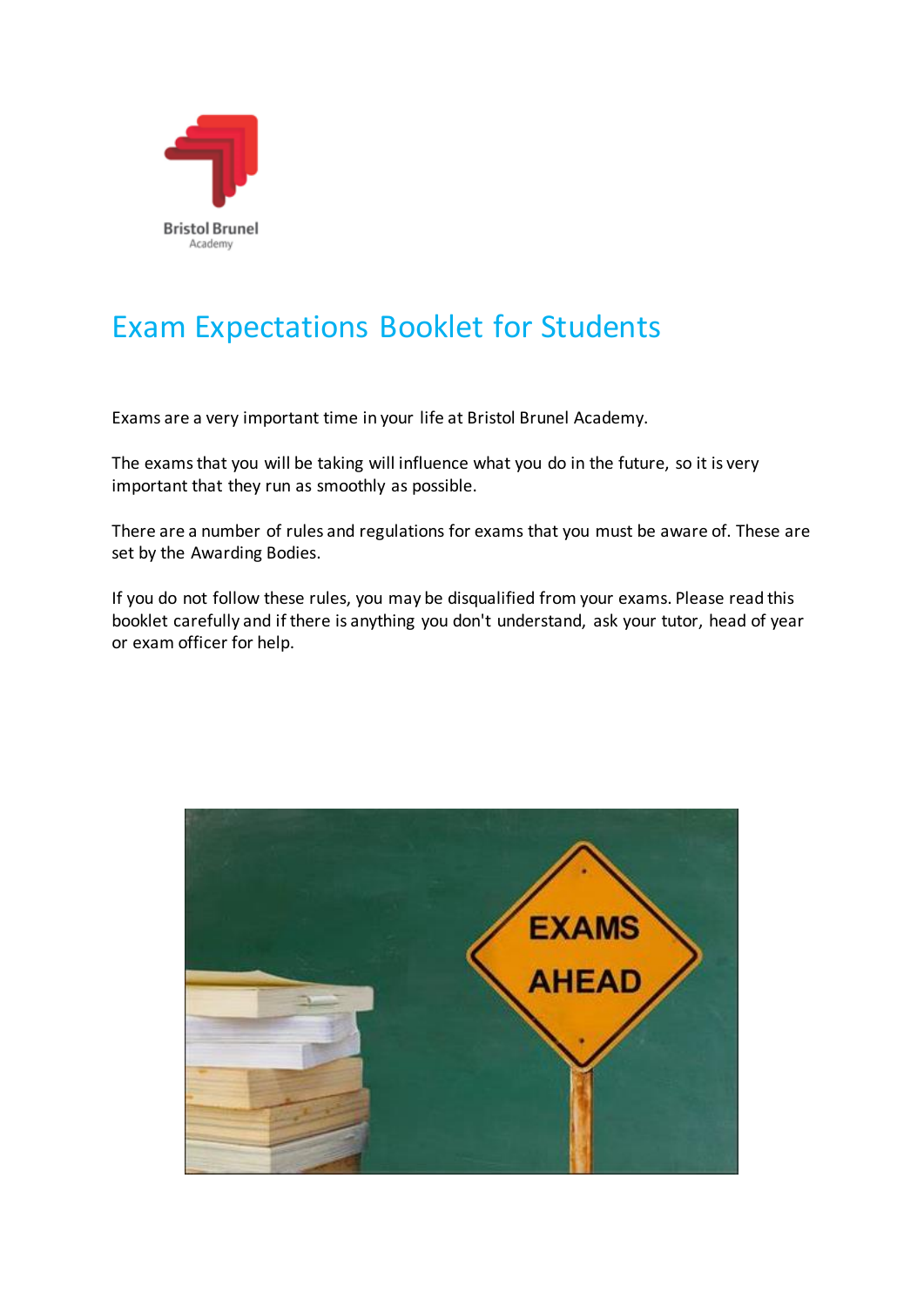

#### **Timetables**

You will be issued individual time tables for your exams. Please check your timetables carefully. If there are **ANY** mistakes (e.g. name, date of birth, exam entry) you **MUST** tell your exam officer (Natasha Lippiatt) immediately. Mistakes that are not identified at this stage could mean that your certificate is incorrectly printed later.

Check each exam date carefully and check to see if the exam is in the morning or the afternoon. Take special note of any re-arrangements due to a timetable clash.

**Please take a photograph of your timetable**. Replacements can be obtained from the exam office

## **YOU AND YOU ALONE ARE RESPONSIBLE FOR CHECKING YOUR EXAM TIMETABLE.**

#### **Times**

Unless otherwise stated on your timetable, all exams start at 9.00am for morning papers and 1.00pm for afternoon papers. For morning exams, you should be ready from 8:40am. For an afternoon exam you should be ready from 12:50pm.

*\*If you normally sit your exams in the Sports Hall you will assemble in the corridor outside the sport hall and await guidance on entering the hall . If you normally have exams in a Separate Venue to the Sports Hall or other access arrangements you will find the room for your exam listed on your time table.*

#### **Lateness**

If you arrive late, please report immediately to the main reception the Exams Officer/ team will be contacted. DO NOT GO DIRECTLY TO THE EXAM ROOM. We need to know where you are assoon as possible

Please note that if you are late:

- The school will decide whether to allow you to have the full time allocation. This decision will be based on whether operationally it is possible to do so.
- The Awarding Body will decide whether:

To accept none of the work.

To accept only the work completed in the "normal" exam time.

To accept all of the work.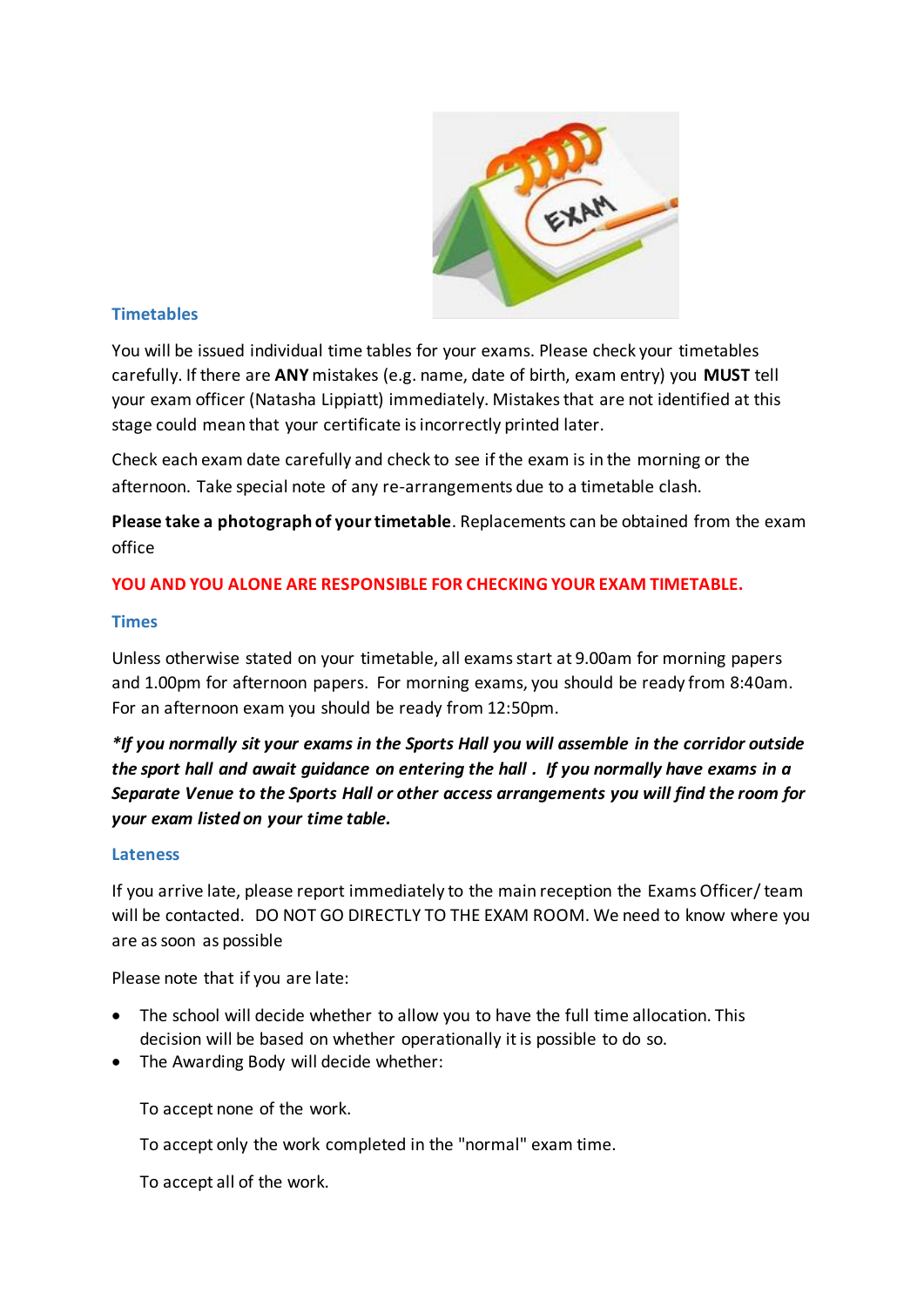

#### **Absence from an Examination**

You **MUST** attend all exams that are allocated to you on your individual candidate timetable. Misreading the timetable will not be accepted as a satisfactory reason for absence. You will be expected to pay if you fail to attend an exam that you have been entered for unless you provide the documentation below within 2 days of the exam date.

If you miss an exam due to illness:

You **MUST** telephone and follow the normal absence process on the day of the exam.

You will need to provide documentary evidence of your illness. Depending on circumstances we may be able to apply for Special Consideration for the exam affected as long as you follow the procedure above.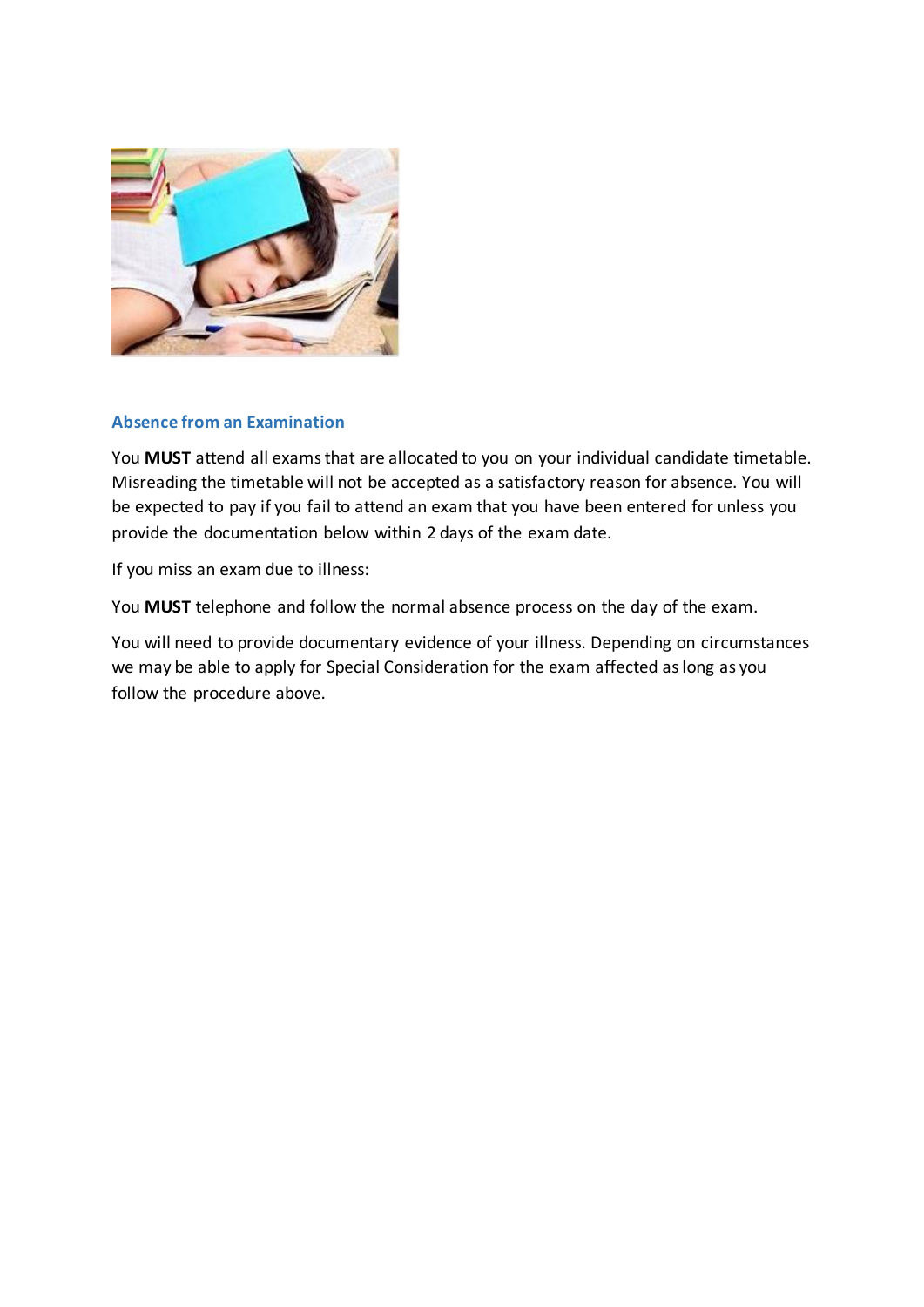

# **Conduct in the Examination**

- You must be silent at all times when you are in the exam room. This includes when you enter and leave.
- If you need assistance, put your hand up clearly and wait for an invigilator to come to you. You will not be allowed to leave the exam seat unattended.
- If you have finished the exam early, you will NOT be allowed to leave as this disturbs other candidates in the room.
- Any damage/vandalism to school property will be invoiced to parents.
- Do ensure you use your **FULL LEGAL NAME** (the name on your birth certificate) on your exam answer paper and any spare sheets you use - Exams Office staff are not allowed to correct your details after the exam.
- DO NOT doodle on your exam papers examiners can refuse to mark papers if they deem them to be defaced in any way.

#### **Malpractice**

If you are caught cheating in an exam, it is our legal responsibility to report you to the Exam Board. Malpractice means doing anything that is against the rules stated on the Information for Candidates, on the school website, and includes:

- Being in possession of a mobile phone, a watch, or other devices with electronic/digital communication or storage whether or not you use it.
- Possessing unauthorised aids, including having writing on your hand/rubber etc.
- Communicating with other candidates in any way.
- Copying from other candidates.

Penalties for cheating can include disqualification from taking any exam for up to 5 years.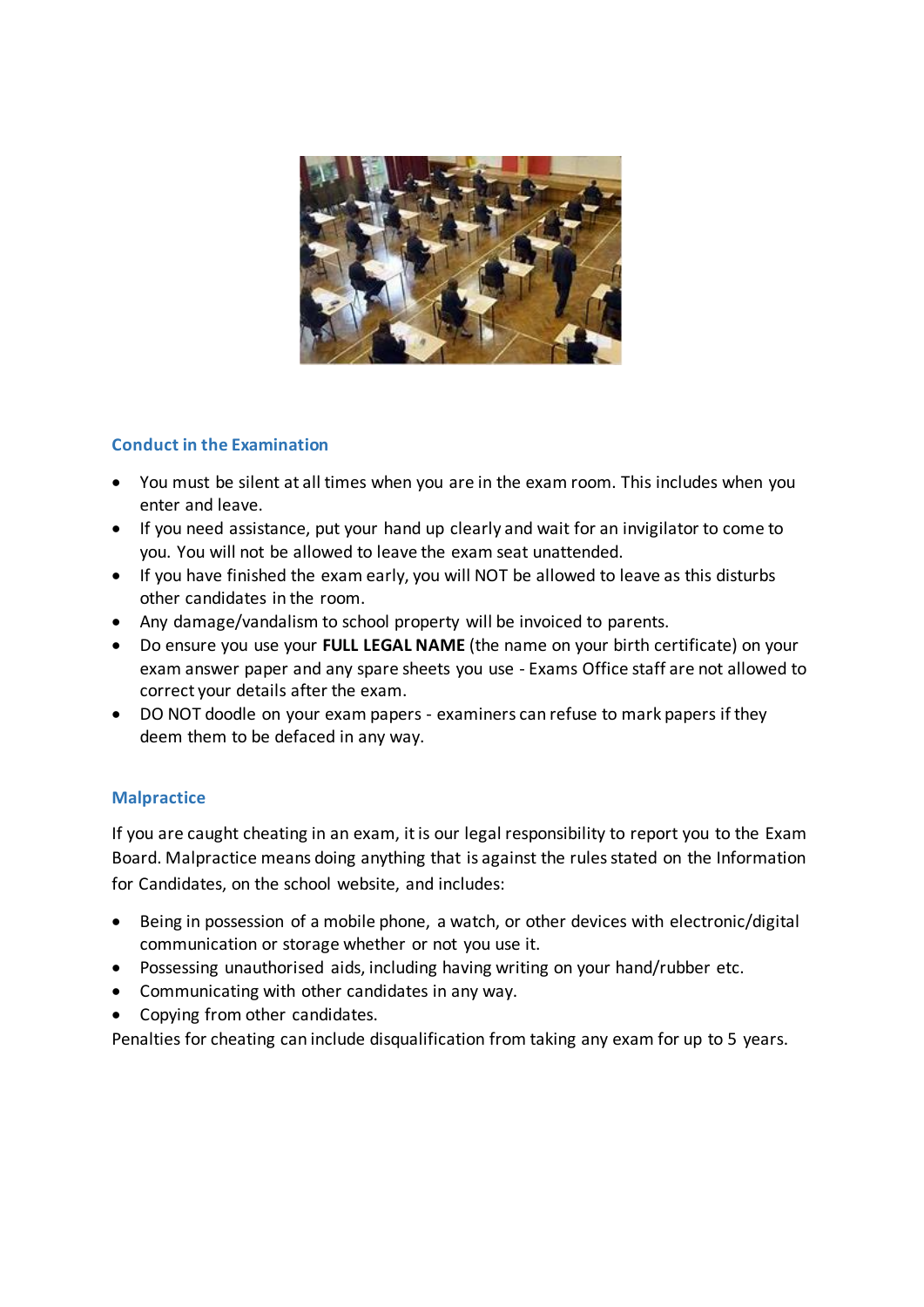### **Equipment**

You must provide all your own equipment. Borrowing from other candidates is NOT allowed under any circumstances.

Ordinary pencil cases or boxes are NOT allowed in the exam room. You should bring your equipment in **a clear plastic** bag or **clear transparent** pencil case.

The following equipment should be brought to EVERY exam:

- 2 pens black ink only
- 2 HB pencils
- Ruler (marked with millimetres)
- Pencil sharpener
- Rubber

For certain exams you may also need the following:

- Compasses
- Protractor
- Calculator

If you do not have the required equipment you will be provided with a clear pencil case will all equipment in, this will the be invoiced to your parents.

You are NOT allowed to use correcting fluid or tape. This is to protect you and your exam; if correction devices were allowed then someone could tamper with your exam paper and it would be undetectable. Highlighter pens may be used on QUESTION papers only; they may NOT be used in your answers.

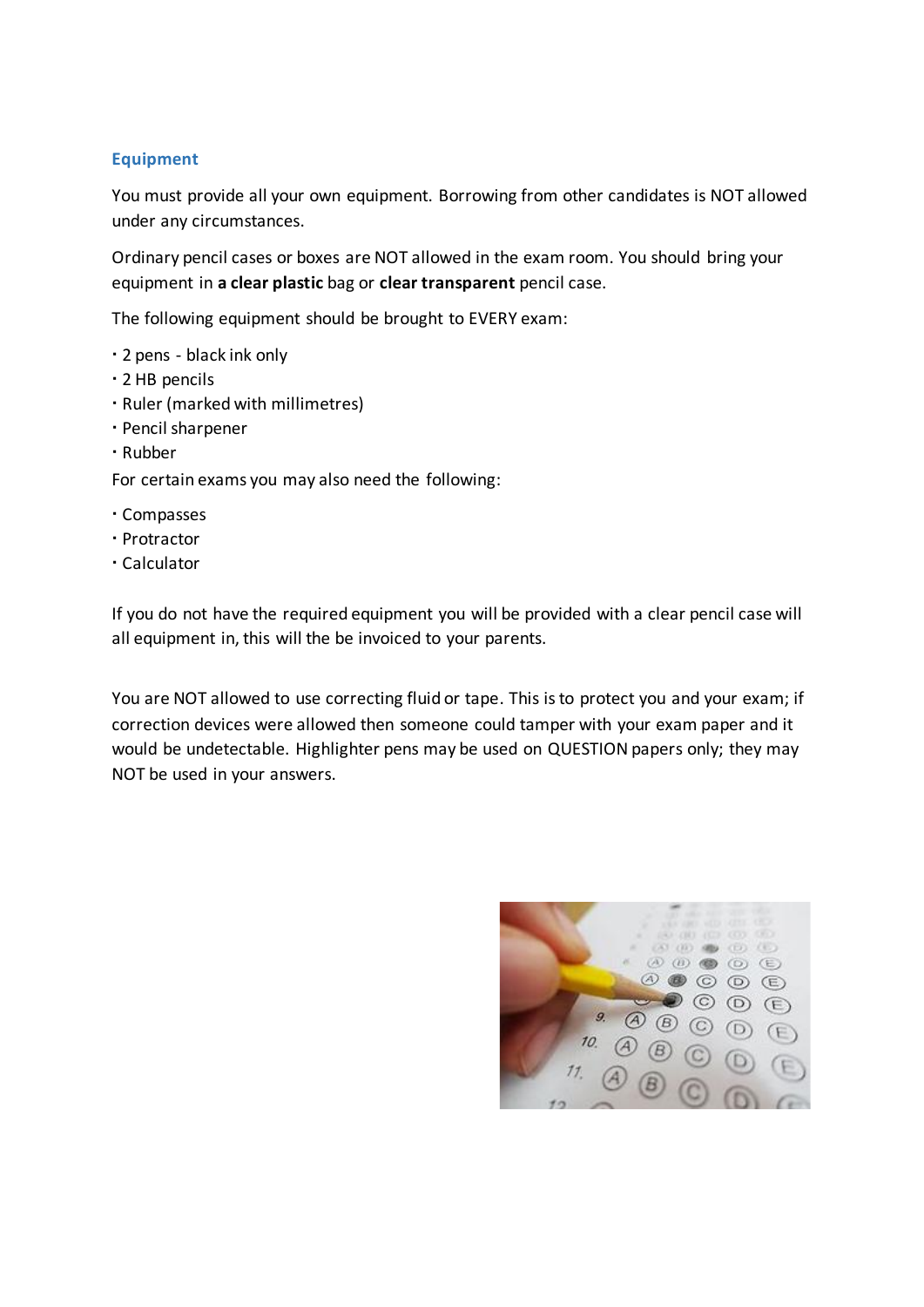### **Calculators**

Calculators may be used in most exams. Your subject teacher will tell you if they are not allowed for a particular paper.

- You must bring your own calculator.
- You are NOT allowed to use a mobile phone as a calculator.
- The exam boards do not make any allowances for calculator failure or operational mistakes - **YOU** are responsible for making sure your calculator works properly, and for ensuring you have cleared anything stored in your calculator.
- Your calculator must be of a size suitable for use on a desk and be battery or solar powered.

Calculators must not be designed or adapted to offer any of these facilities:

- language translators; symbolic algebra manipulation; symbolic differentiation or integration, communication with other machines or the internet
- Have noisy keys, which would disturb others
- Have retrievable information stored in them
- Calculator cases, lids and covers must be placed on the floor facing down.

We can not guarantee the loan of a calculator if you do not bring yours. This will result in you having to complete the exampaper without one. It is **YOUR** responsibility to remember a calculator.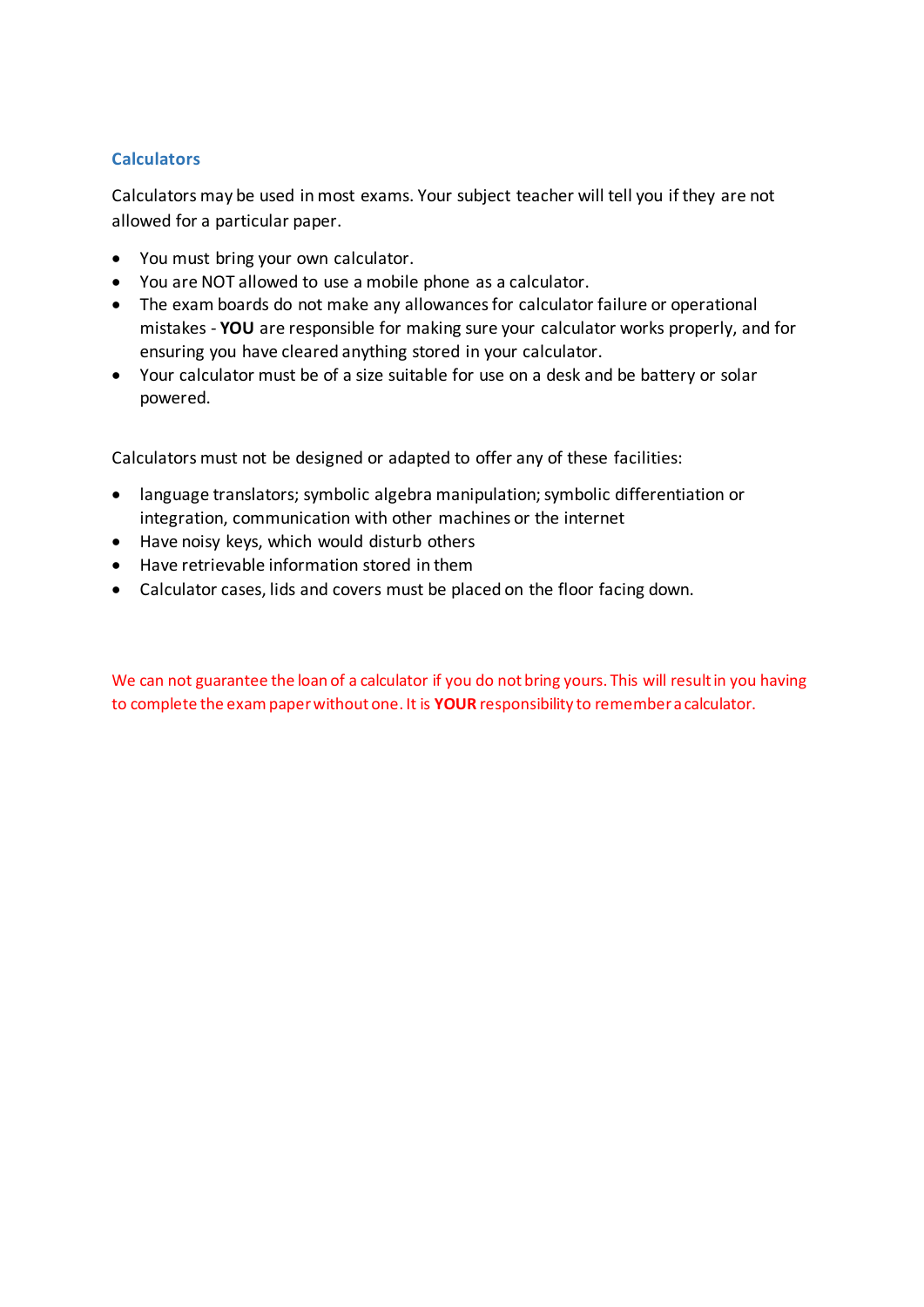

# **Mobile Phones, iPods, MP3/MP4 Players, watches of any kind or any other technological or web-enabled devices**

You are **NOT** allowed the above items in the exam: this includes watches. You must ensure that all devices are switched off, and cannot switch themselves ON again, for instance with an alarm, and left in your bags.

#### **\*MOBILE PHONE MALPRACTICE WILL ALWAYS BE REPORTED TO THE EXAM BOARD**

If your mobile phone is not in your possession and still makes a noise in the exam room e.g. receives a notification, you are likely to receive a warning letter from the Awarding Body.

If your mobile phone is in your possession even though it is switched off, you are likely to receive **ZERO marks**for the paper.

If you use your mobile phone, you are likely to be **DISQUALIFIED** from this and possibly other exams by the exam board.

Possession of unauthorised items, such as a mobile phone, is a serious offence and could result in

**DISOUALIFICATION** from your examination and your overall qualification.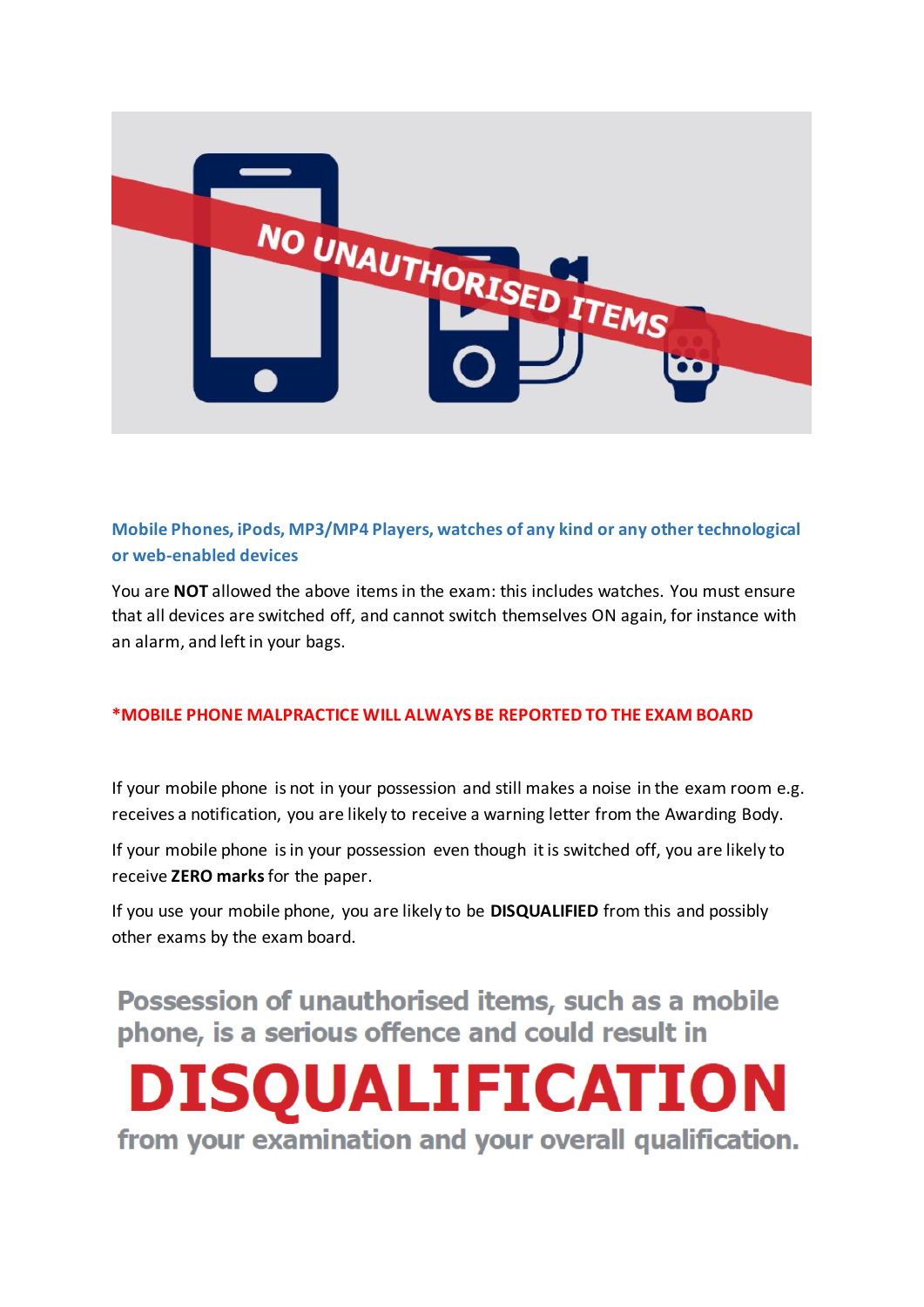

You are only allowed to take a drink of water in a clear plastic bottle with the label removed into the exam room. **You are NOT ALLOWED any squash/fizzy drinks, sweets or food.**

You will **NOT** be allowed to leave the room to refill a bottle of water, and invigilators cannot do this for you, so please make sure you have enough for the whole exam.



Toilet breaks will only be allowed with a toilet pass. You will be accompanied to the toilet by a member of the exam team. Any time taken out for a toilet break **will** be added onto the end of your exam paper regardless of whether you have finished the paper or not.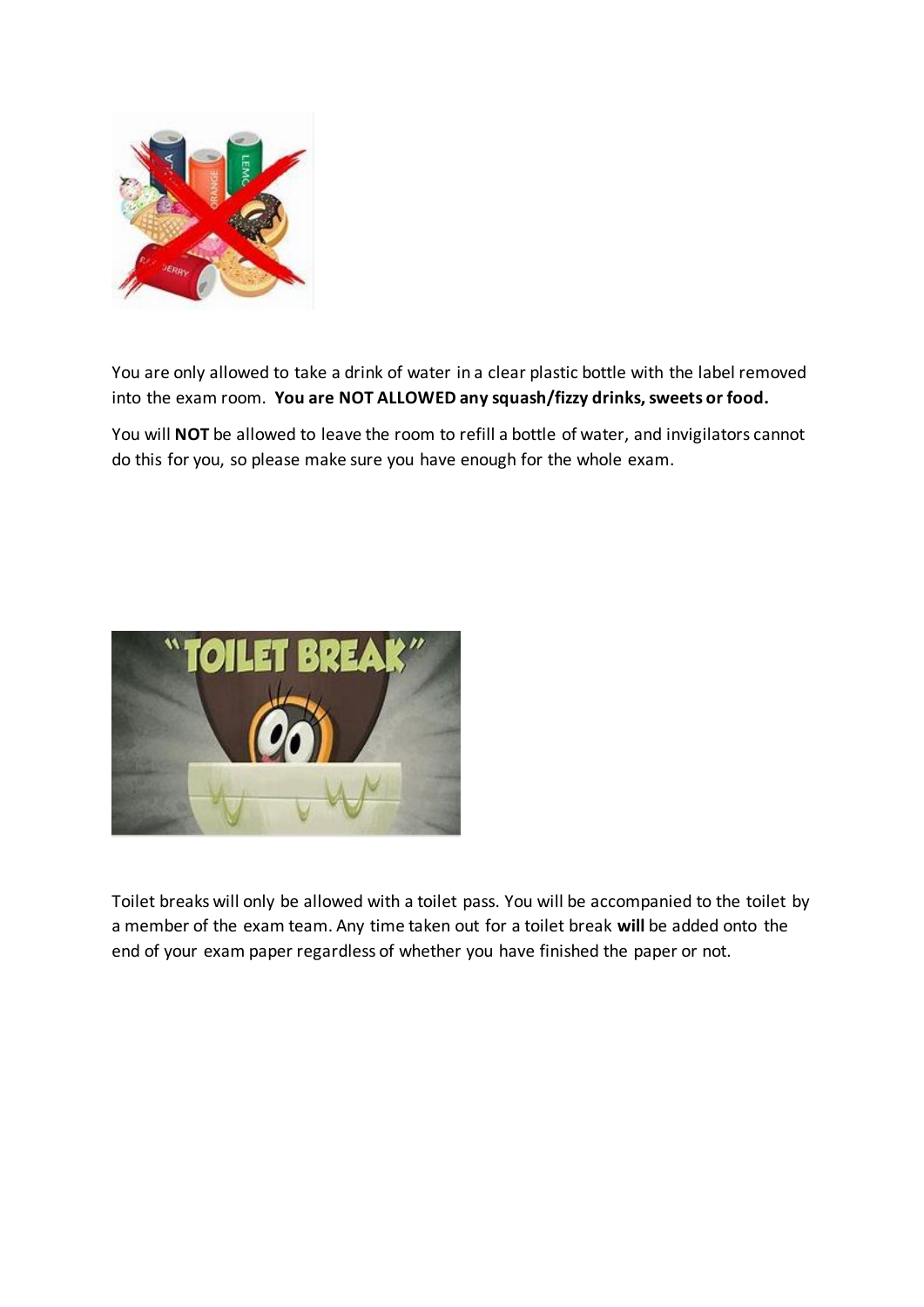### **End of the Exam**

The invigilators will collect your exam papers before you leave the exam room: you may not take any exam papers or exam stationery with you. Absolute silence MUST be maintained during this time and you MUST face the front of the room, as you are still subject to exam conditions.

You will be dismissed from the exam row by row. You must remain silent until you are at the top of the orange stairs. Remember there may well be other students still taking their exams.

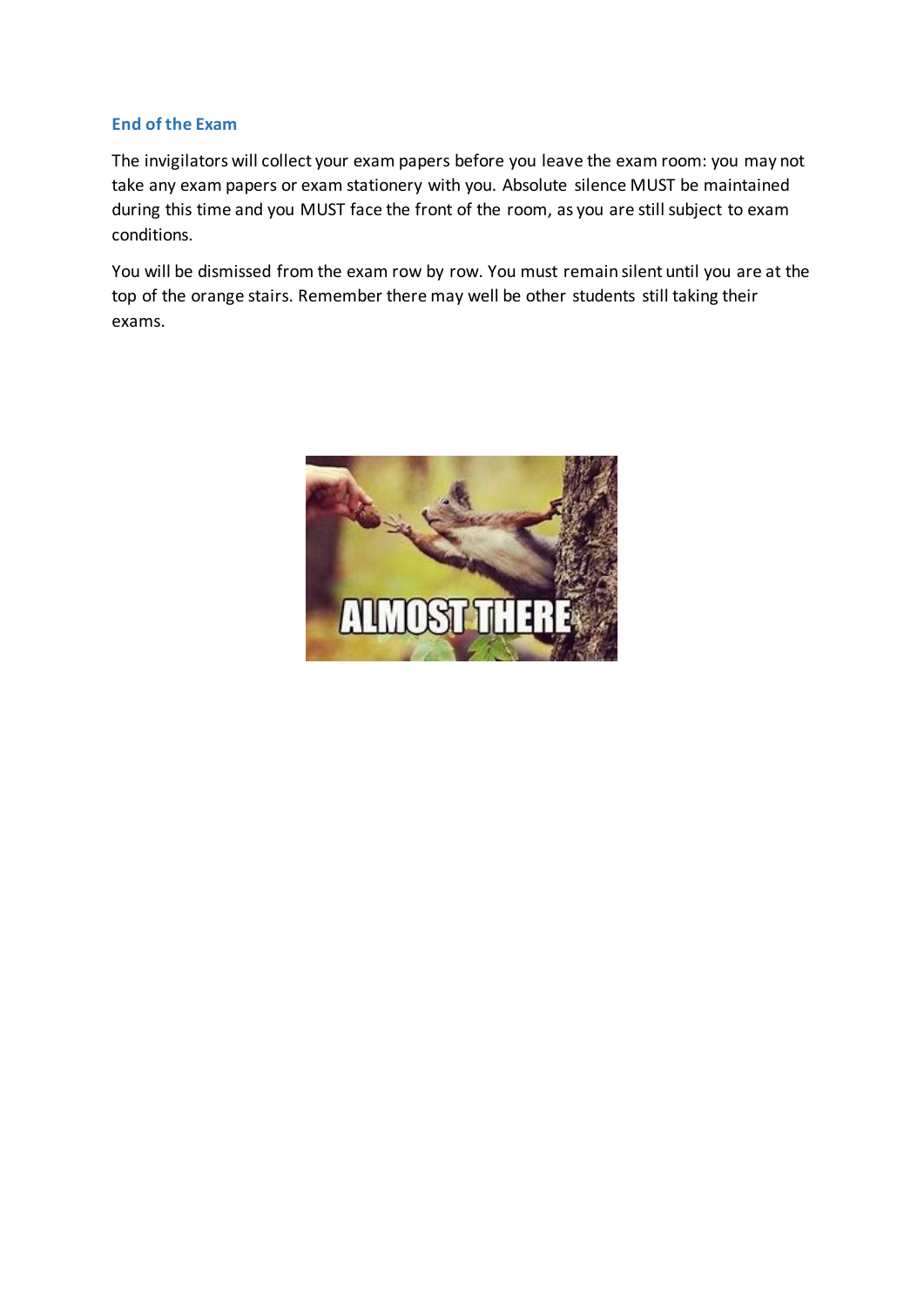

Special consideration can only be applied for if something has seriously affected your performance on the day of an exam. Examples of acceptable reasons for application are:

- Bereavements
- Injury
- Illness.

If after the exam you think you have a good reason for applying for Special Consideration you need to contact the Exams Officer or your Head of year, as soon as possible, and within 24 hours of the exam.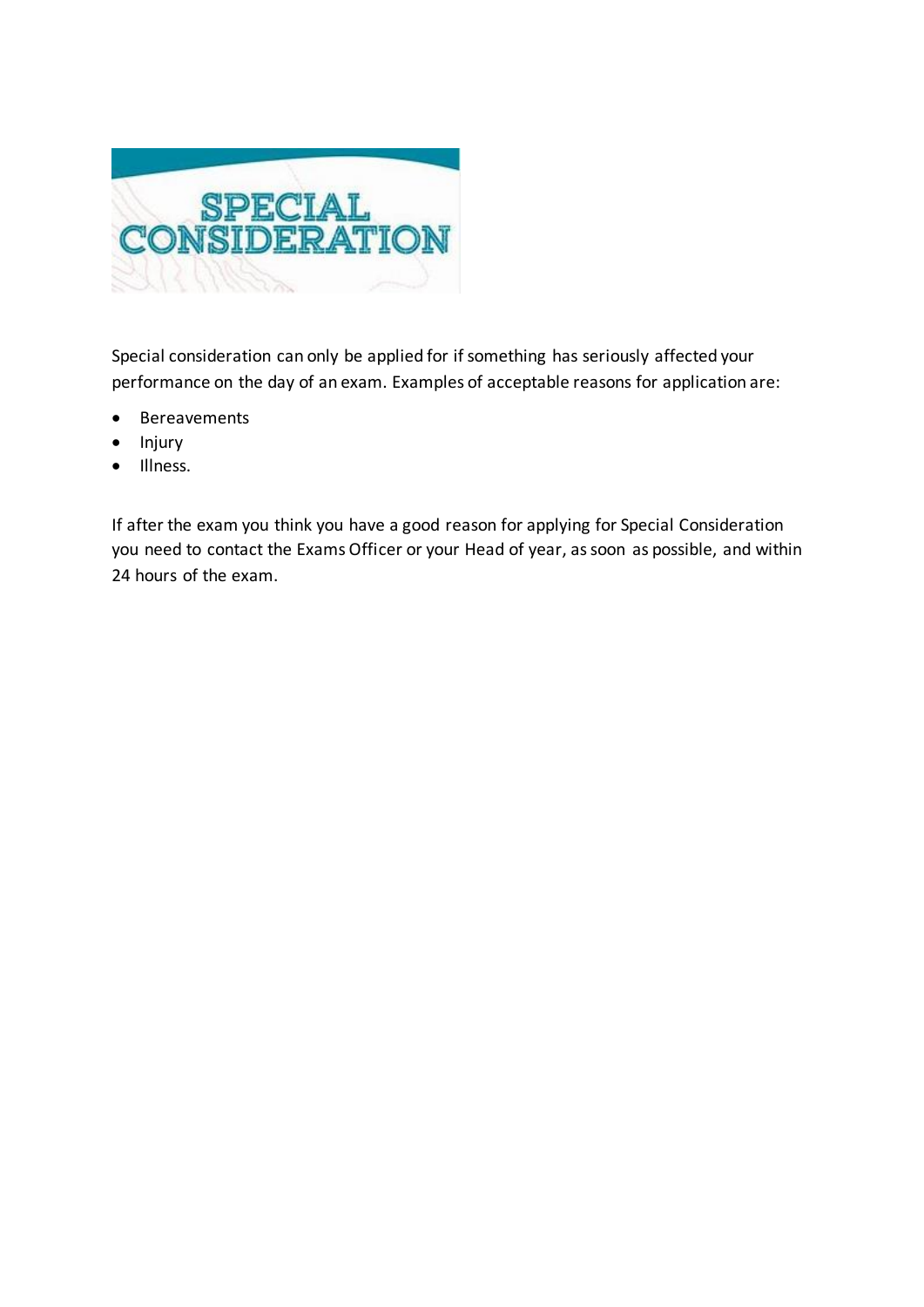#### **Timetable Clashes**

You should have previously been notified if you have any clashes. Arrangements will be made for you to take the subjects one after the other, or if the total time is longer than 3 hours, in the other exam session that day. In the rare situation of you being timetabled to have more than 6 hours of exams in one day, one exam may be moved to the following morning with overnight supervision arrangements. In this case the Exams Officer will write to your parent/carer.

In either case, if this happens to you, you will need to be supervised at all times when you are not in an exam.

If you notice a clash on your timetable which has not been resolved you must tell the Exams Officer immediately.

You will be informed in advance if you have any clashing exams that cannot be taken one after the other in the same session.

#### **Clash Supervision**

During clash supervision you will not be allowed to communicate with anyone else who is not also being supervised and will not be allowed to use your mobile phone or any other communication device.

If you need to be supervised over lunch time you will need to bring a packed lunch and a drink with you as you will not be allowed to use the catering facilities, or go to the shops. Whilst being supervised you are allowed to revise for your next exam or talk quietly.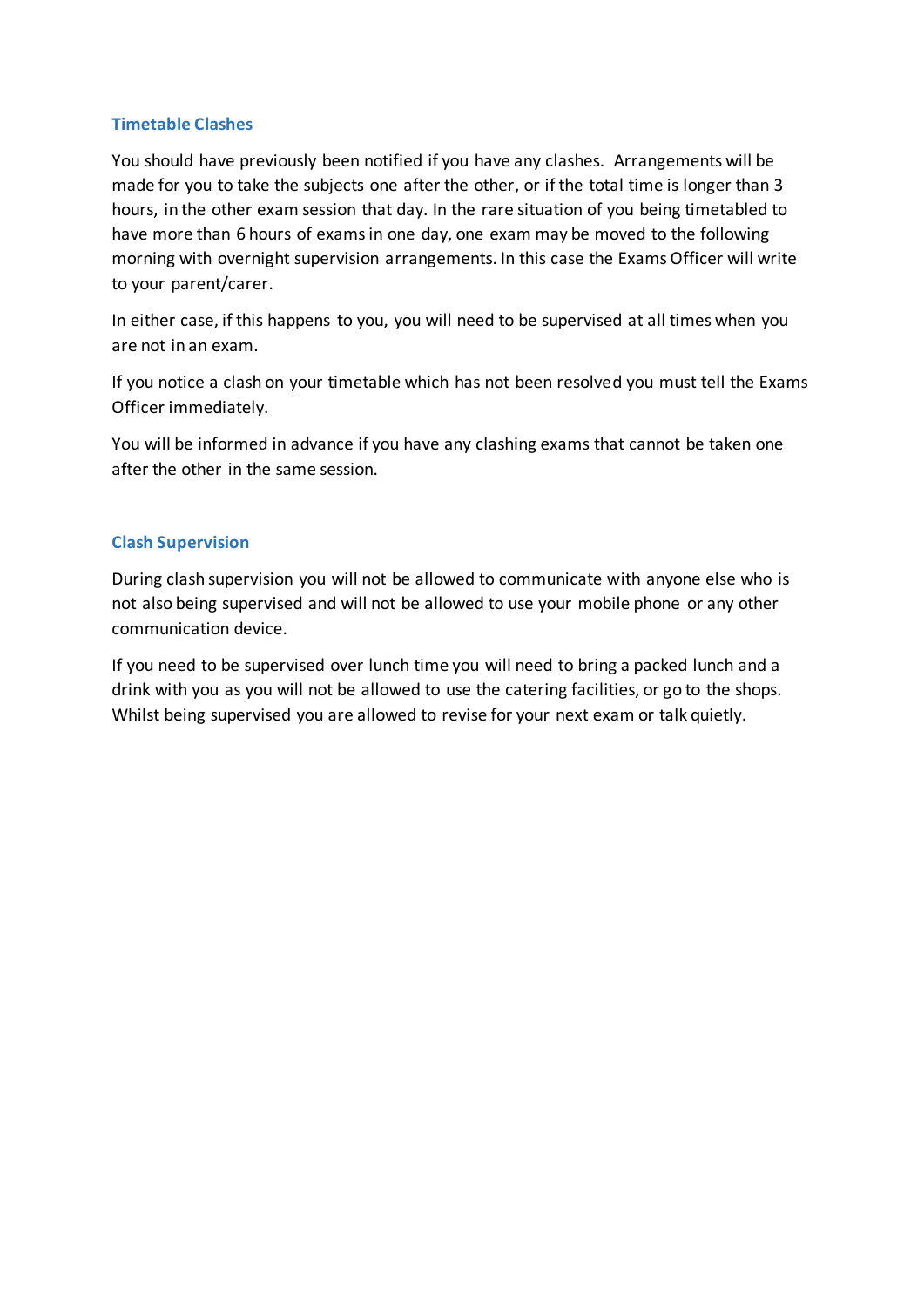

## **Results and Certificates**

Your results will be available from Bristol Brunel Academy on 19th August 2021.

If you are unable to attend results day and would like someone to collect your results for you, please send an email to your Exams Officer as soon as possible.

Your certificates will be available from week commencing 3<sup>rd</sup> January 2022.

**Please be aware that at the time of printing the government are finalising exam dates, including result days.**

You MUST read all the information provided from the Exam Boards on the posters advertised; not following the rules laid out in them could put your exam results at risk.